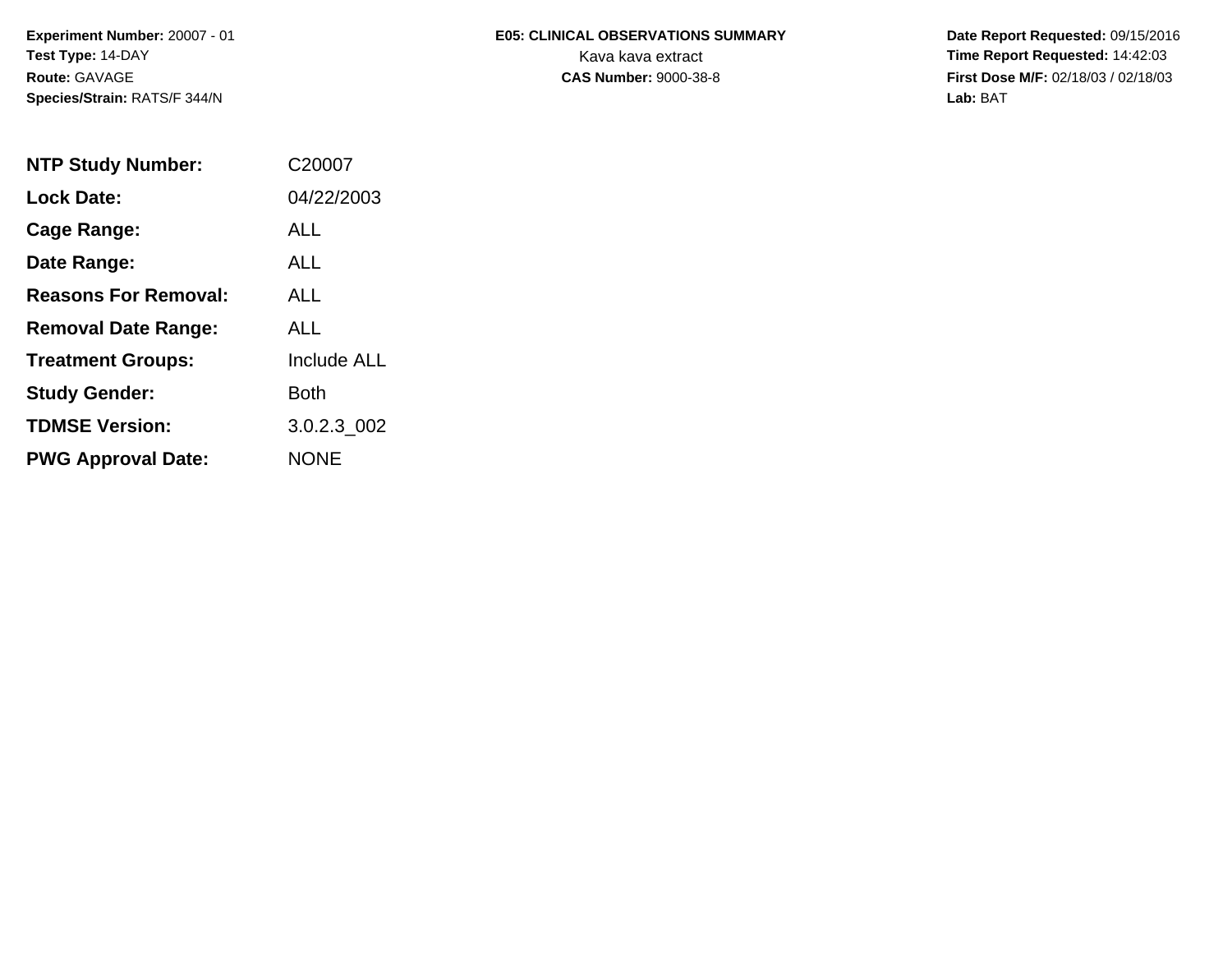## **E05: CLINICAL OBSERVATIONS SUMMARY**

 **Date Report Requested:** 09/15/2016 Kava kava extract **Time Report Requested:** 14:42:03<br>**CAS Number:** 9000-38-8 **Time Report Requested:** 14:42:03 **First Dose M/F:** 02/18/03 / 02/18/03<br>Lab: BAT **Lab:** BAT

| <b>SEX: MALE</b>          | WEEK: 3         |        |                |              |                |              |                |              |
|---------------------------|-----------------|--------|----------------|--------------|----------------|--------------|----------------|--------------|
|                           | 0 G/KG          |        | 0.125 G/KG     |              | 0.25 G/KG      |              | 0.5 G/KG       |              |
| <b>OBSERVATION</b>        | <b>CURRENT*</b> | TOTAL+ | <b>CURRENT</b> | <b>TOTAL</b> | <b>CURRENT</b> | <b>TOTAL</b> | <b>CURRENT</b> | <b>TOTAL</b> |
| <b>Abnormal Breathing</b> | 0/0             | 0/5    | 0/0            | 0/5          | 0/0            | 0/5          | 0/0            | $0/5$        |
| <b>Ataxia</b>             | 0/0             | 0/5    | 0/0            | 0/5          | 0/0            | 0/5          | 0/0            | 0/5          |
| <b>Impaired Gait</b>      | 0/0             | 0/5    | 0/0            | 0/5          | 0/0            | 0/5          | 0/0            | 0/5          |
| Lethargic                 | 0/0             | 0/5    | 0/0            | 0/5          | 0/0            | 0/5          | 0/0            | 0/5          |

\* ANIMALS WITH OBSERVATION IN CURRENT PERIOD / TOTAL ANIMALS OBSERVED IN CURRENT PERIOD (WITHIN 1 DAY OF RUN DATE)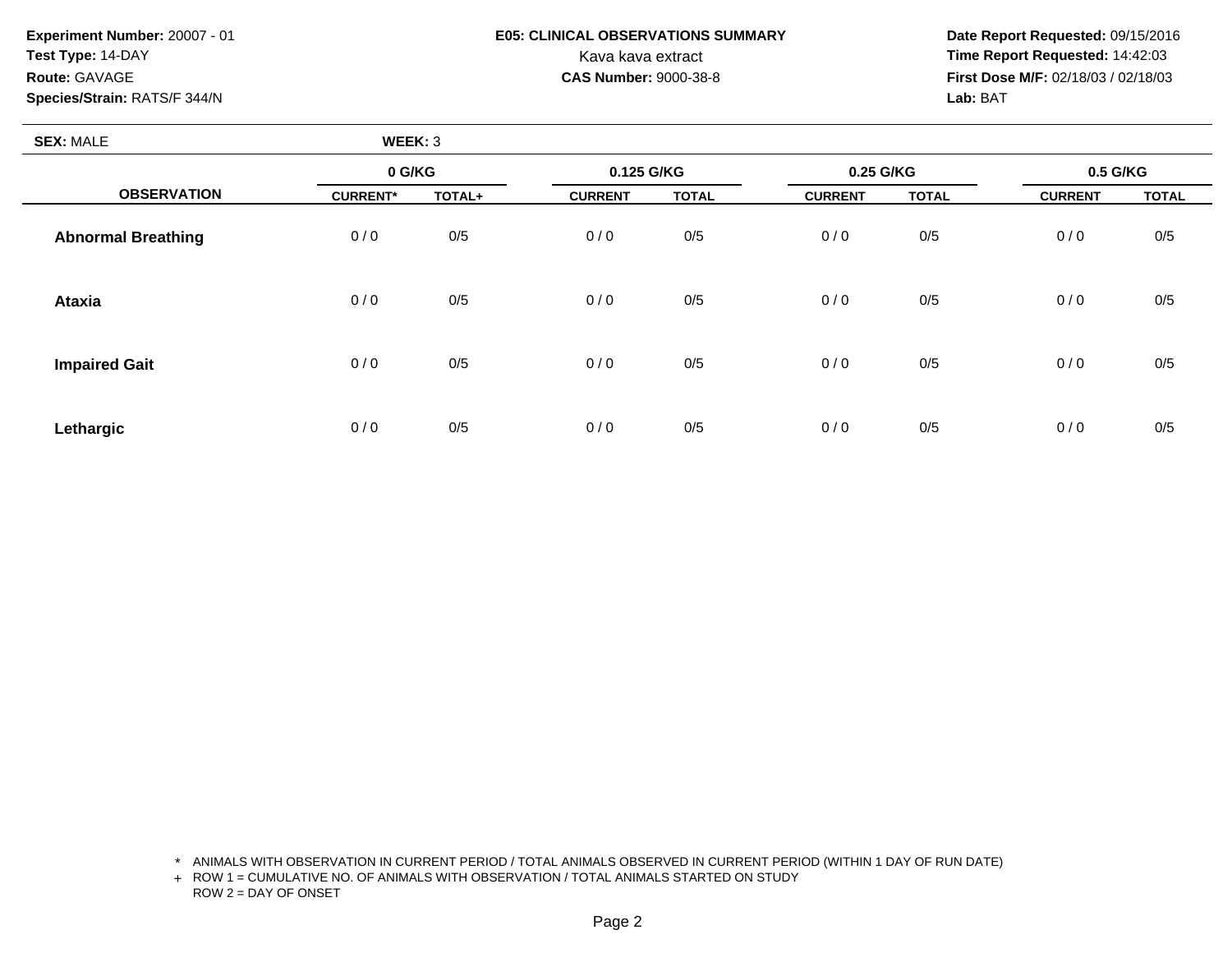### **E05: CLINICAL OBSERVATIONS SUMMARY**

 **Date Report Requested:** 09/15/2016 Kava kava extract **Time Report Requested:** 14:42:03<br>**CAS Number:** 9000-38-8 **Time Report Requested:** 14:42:03 **First Dose M/F:** 02/18/03 / 02/18/03<br>Lab: BAT **Lab:** BAT

| <b>SEX: MALE</b>          | WEEK: 3         |        |                |                         |
|---------------------------|-----------------|--------|----------------|-------------------------|
|                           | 1.0 G/KG        |        | 2.0 G/KG       |                         |
| <b>OBSERVATION</b>        | <b>CURRENT*</b> | TOTAL+ | <b>CURRENT</b> | <b>TOTAL</b>            |
| <b>Abnormal Breathing</b> | 0/0             | 0/5    | 0/0            | 1/5<br><b>DAY 10</b>    |
| <b>Ataxia</b>             | 0/0             | 0/5    | 0/0            | 1/5<br>DAY <sub>1</sub> |
| <b>Impaired Gait</b>      | 0/0             | 0/5    | 0/0            | 1/5<br>DAY <sub>1</sub> |
| Lethargic                 | 0/0             | 0/5    | 0/0            | 4/5<br>DAY <sub>1</sub> |

\*\*\*END OF MALE DATA\*\*\*

\* ANIMALS WITH OBSERVATION IN CURRENT PERIOD / TOTAL ANIMALS OBSERVED IN CURRENT PERIOD (WITHIN 1 DAY OF RUN DATE)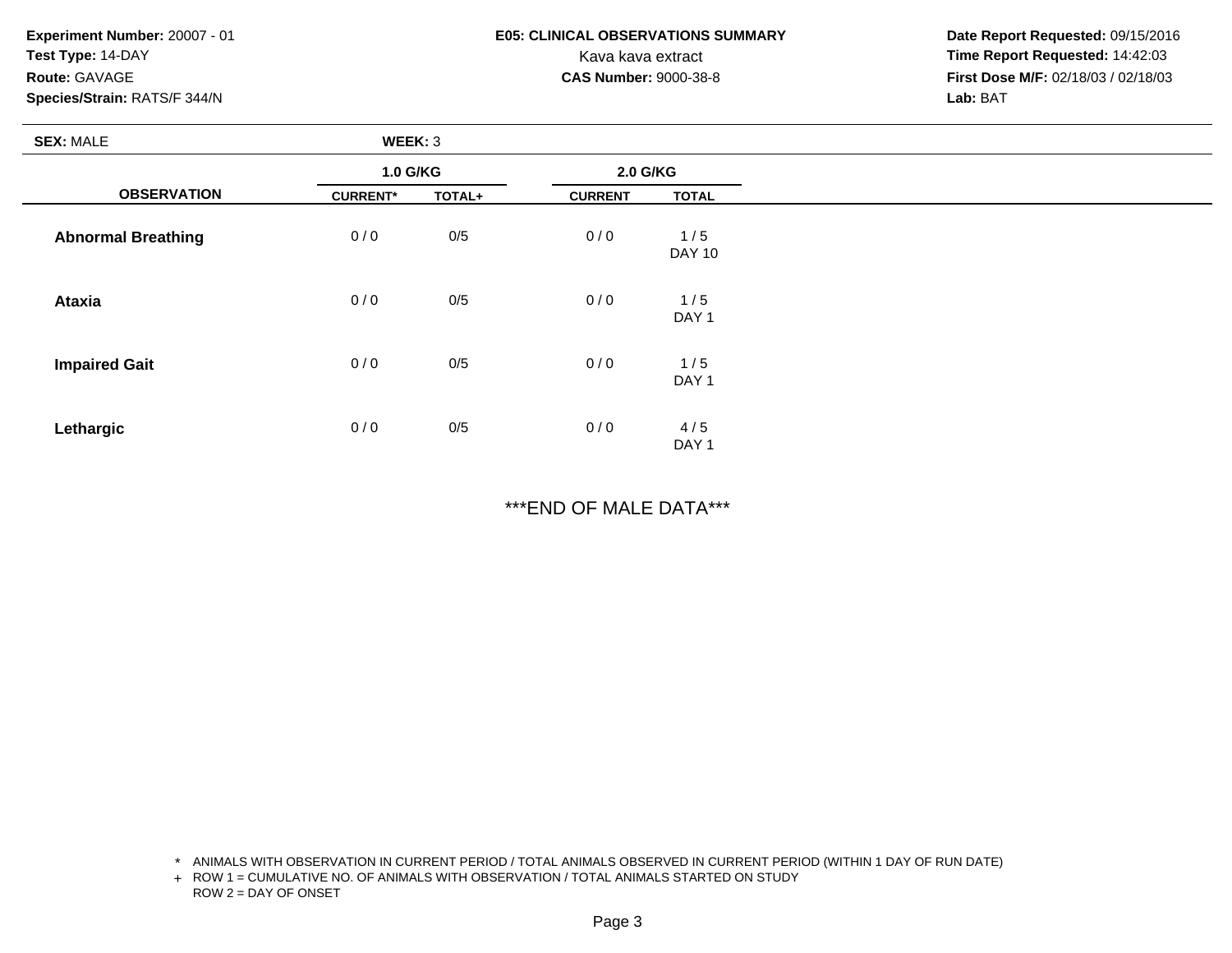### **E05: CLINICAL OBSERVATIONS SUMMARY**

 **Date Report Requested:** 09/15/2016 Kava kava extract **Time Report Requested:** 14:42:03<br>**CAS Number:** 9000-38-8 **Time Report Requested:** 14:42:03 **First Dose M/F:** 02/18/03 / 02/18/03<br>Lab: BAT **Lab:** BAT

| <b>SEX: FEMALE</b>         | WEEK: 3         |        |                |              |                |              |                |              |
|----------------------------|-----------------|--------|----------------|--------------|----------------|--------------|----------------|--------------|
|                            | 0 G/KG          |        | 0.125 G/KG     |              | 0.25 G/KG      |              | 0.5 G/KG       |              |
| <b>OBSERVATION</b>         | <b>CURRENT*</b> | TOTAL+ | <b>CURRENT</b> | <b>TOTAL</b> | <b>CURRENT</b> | <b>TOTAL</b> | <b>CURRENT</b> | <b>TOTAL</b> |
| <b>Abnormal Breathing</b>  | 0/0             | 0/5    | 0/0            | 0/5          | 0/0            | 0/5          | 0/0            | 0/5          |
| <b>Ataxia</b>              | 0/0             | 0/5    | 0/0            | 0/5          | 0/0            | 0/5          | 0/0            | 0/5          |
| Lethargic                  | 0/0             | 0/5    | 0/0            | 0/5          | 0/0            | 0/5          | 0/0            | 0/5          |
| <b>Nasal/Eye Discharge</b> | 0/0             | 0/5    | 0/0            | 0/5          | 0/0            | 0/5          | 0/0            | 0/5          |

\* ANIMALS WITH OBSERVATION IN CURRENT PERIOD / TOTAL ANIMALS OBSERVED IN CURRENT PERIOD (WITHIN 1 DAY OF RUN DATE)